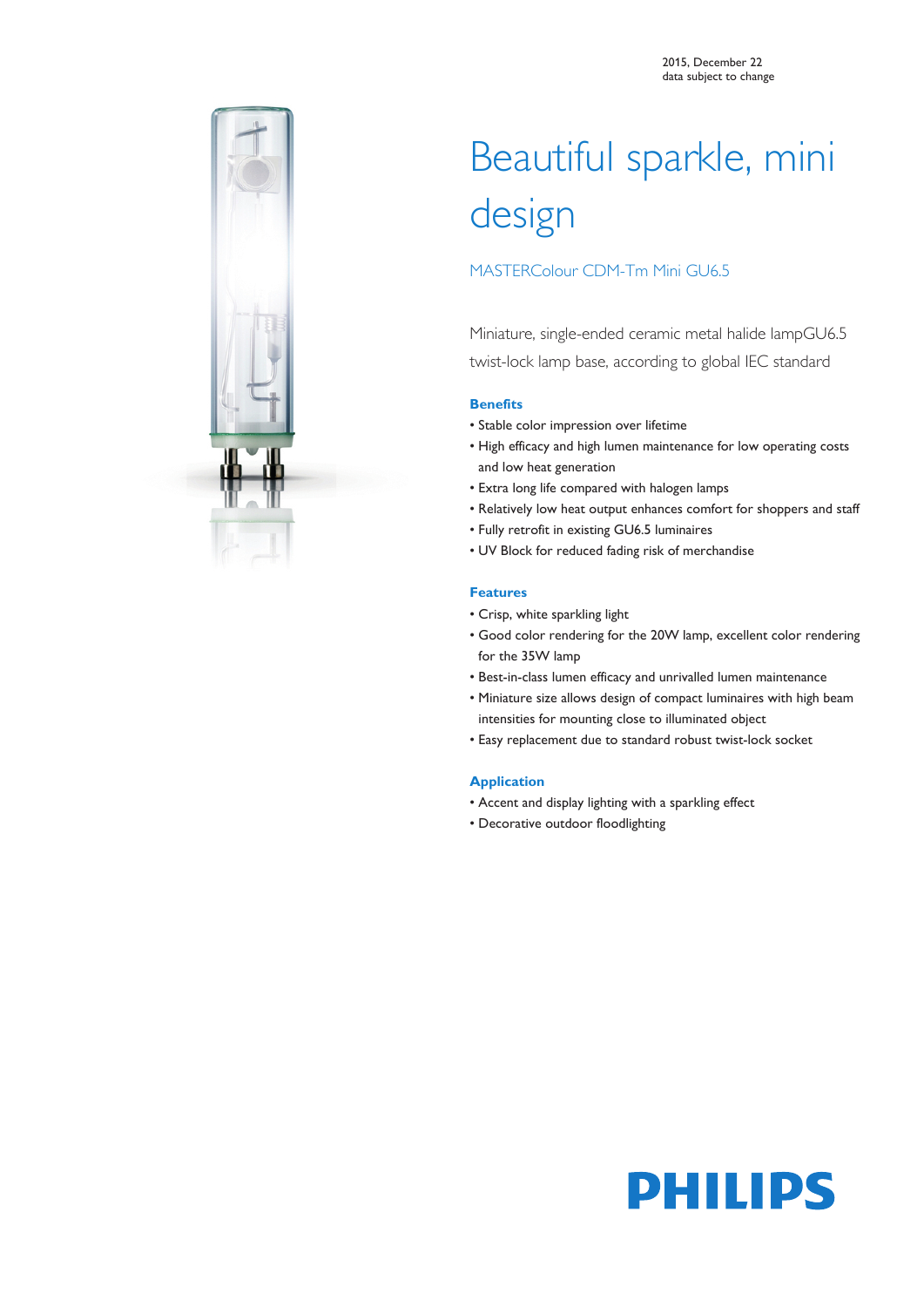### **Warnings and Safety**

- Use only in totally enclosed luminaire, even during testing (IEC61167, IEC 62035, IEC60598)
- The luminaire must be able to contain hot lamp parts if the lamp ruptures
- Use only with electronic control gear
- Control gear must include end-of-life protection (IEC61167, IEC 62035)
- A lamp breaking is extremely unlikely to have any impact on your health. If a lamp breaks, ventilate the room for 30 minutes and remove the parts, preferably with gloves. Put them in a sealed plastic bag and take it to your local waste facilities for recycling. Do not use a vacuum cleaner.

## Related products



MASTERColour CDM-Tm /830, / 930, /942 GU6.5

## Dimensional drawing



#### CDM-Tm 20W/830 GU6.5

| Product                                                                                       |  | DO LLLC |  |  |
|-----------------------------------------------------------------------------------------------|--|---------|--|--|
| MASTERColour CDM-Tm Mini GU6.5 20W/830 1CT/12 13.3 mm 0.5 in 3.4 mm 28 mm 32 mm 30 mm 56.7 mm |  |         |  |  |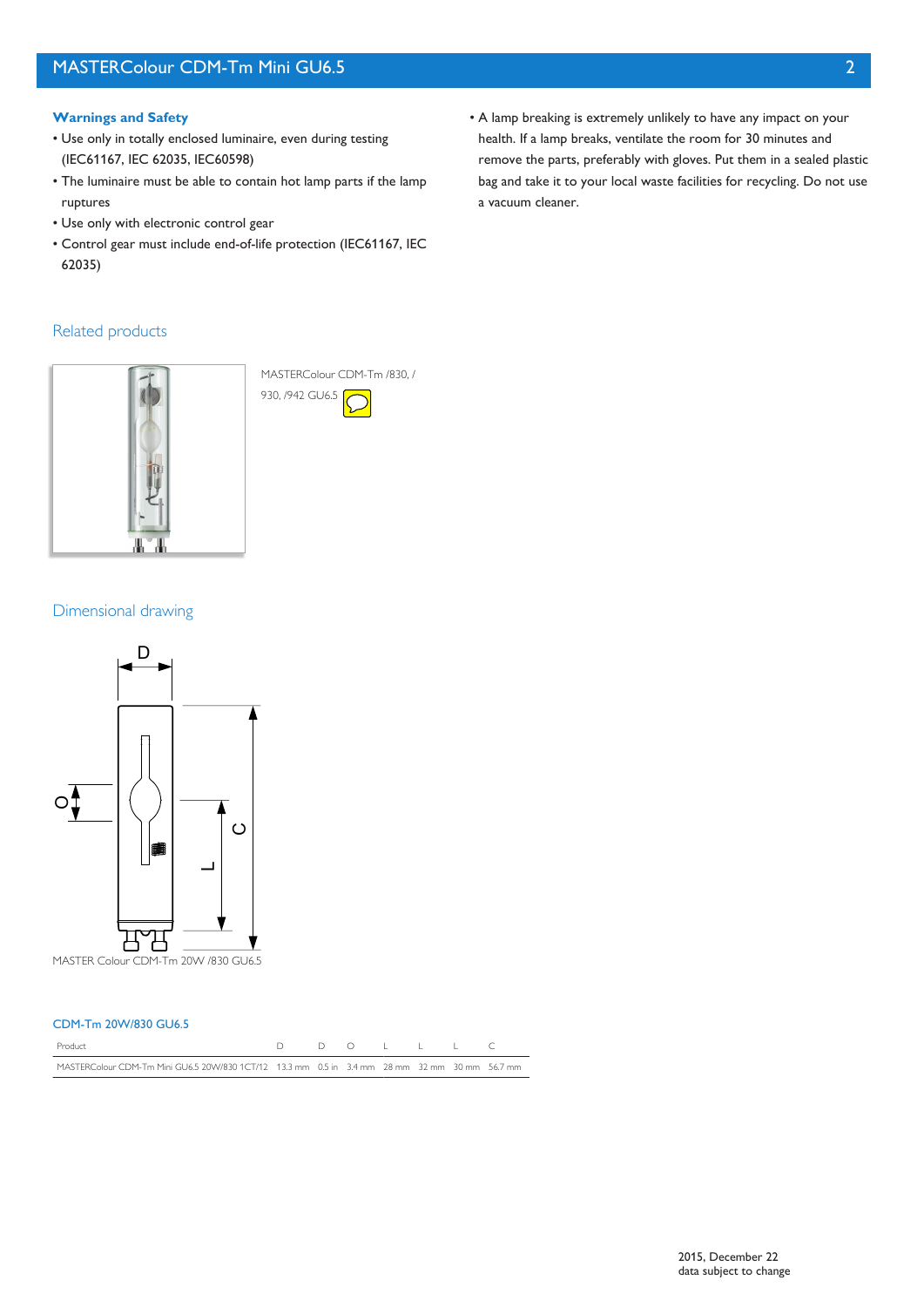## **General Information**

|              |       |       | order code Bulb Shape Cap-Base Life To 10% Fail-<br>ures (Nom) | Life To 20% Fail-<br>ures (Nom) | Life To 50% Fail-<br>ures (Nom) | Life To 5% Failures Operating Posi-<br>(Nom) | tion             |
|--------------|-------|-------|----------------------------------------------------------------|---------------------------------|---------------------------------|----------------------------------------------|------------------|
| 928183505130 | $T-4$ | GU6.5 | 10000                                                          | 12000                           | 5000                            | 9000                                         | <b>UNIVERSAL</b> |

# **Light Technical (1/2)**

| order code   | Chroma-<br>dinate $X$<br>(Nom) | Chroma-<br>ticity Coor- ticity Coor- Code<br>dinate Y<br>(Nom) | Color | <b>Color</b><br>Designa-<br>tion | Correlated<br>Color<br>Tempera-<br>ture (Nom) | Color<br>Rendering<br>Index (Min) | Color<br>Rendering<br><b>Index</b><br>(Nom) | Lumen<br>Mainte-<br>nance 1000<br>h (Nom) | Lumen<br>Mainte-<br>nance<br>10000 $h$<br>(Nom) | Lumen<br>Mainte-<br>nance<br>12000 h<br>(Nom) |
|--------------|--------------------------------|----------------------------------------------------------------|-------|----------------------------------|-----------------------------------------------|-----------------------------------|---------------------------------------------|-------------------------------------------|-------------------------------------------------|-----------------------------------------------|
| 928183505130 | 0.436                          | 0.396                                                          | 830   | Warm White<br>(WW)               | 3000                                          | 81                                | 84                                          | 91                                        | 78                                              |                                               |

# **Light Technical (2/2)**

|                 | 2000 h (Nom) | 4000 h (Nom) | order code Lumen Maintenance Lumen Maintenance Lumen Maintenance Luminous Efficacy Luminous Flux<br>5000 h (Nom) | (rated) (Nom) | (Rated) (Min) | <b>Luminous Flux</b><br>(Rated) (Nom) |
|-----------------|--------------|--------------|------------------------------------------------------------------------------------------------------------------|---------------|---------------|---------------------------------------|
| 928183505130 87 |              | 84.          | 83.                                                                                                              | 90            | 1620          | 1800                                  |

# Light technical



(cd/1000lm) L.O.R.=1.00 (cd/1000lm) 0° L.O.R.=0.60

# **Operating and Electrical**

0°

| order code   | <b>Voltage</b><br>(Max) | <b>Voltage</b><br>(Min) | <b>Voltage</b><br>(Nom) | <b>Power</b><br>(Rated)<br>(Nom) | Re-Igni-<br>tion<br><b>Time</b><br>(Min)<br>(Max) |
|--------------|-------------------------|-------------------------|-------------------------|----------------------------------|---------------------------------------------------|
| 928183505130 | 100                     | 90                      | 95                      | 20.0                             | 15                                                |

# **Mechanical and Housing**

| order code   | <b>Bulb Finish</b> |
|--------------|--------------------|
| 928183505130 | Clear              |